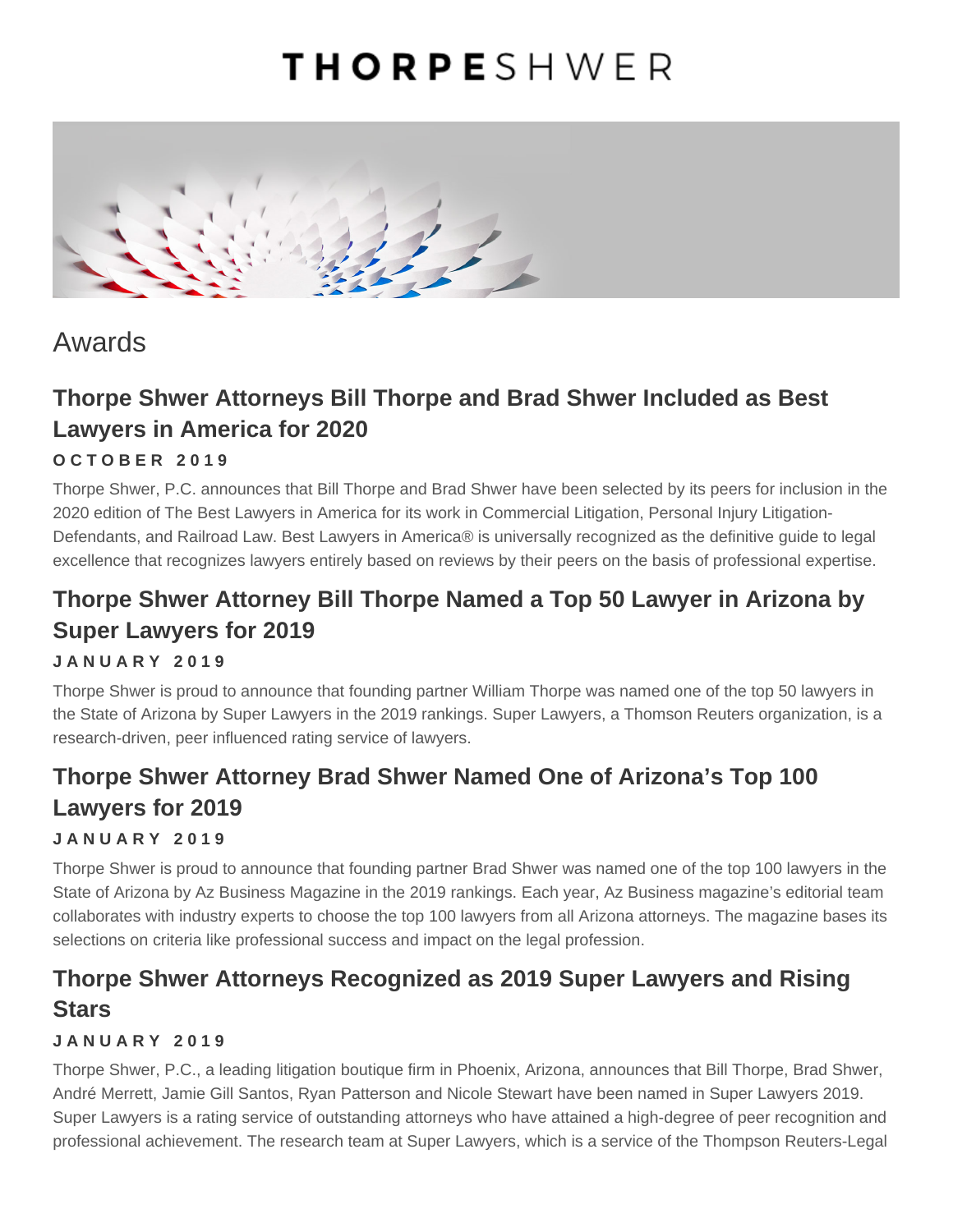Division, makes the selections after conducting a rigorous process that includes a statewide survey of attorneys, independent evaluation of candidates, and peer review. Each year, no more than 5 percent of lawyers in Arizona receive this honor. Mr. Thorpe was named as a Super Lawyer in Civil Litigation: Defense, Mr. Shwer in Personal Injury General: Defense, Mr. Merrett in Business Litigation, and Mr. Patterson in Products Liability: Defense. Ms. Stewart was named as a Rising Star for Civil Litigation.

### Thorpe Shwer Attorneys Recognized as 2018 Super Lawyers and Rising **Stars**

#### APRIL 2018

Thorpe Shwer, P.C., a leading litigation boutique firm in Phoenix, Arizona, announces that WilliamThorpe, Bradley Shwer, Andrea Marconi, Kristin Paiva, André Merrett, Trevor Cox, Tyler Grim, Jamie Gill Santos, and Adam Reich have been named in Super Lawyers 2018.

Super Lawyers is a rating service of outstanding attorneys who have attained a high-degree of peer recognition and professional achievement. The research team at Super Lawyers, which is a service of the Thompson Reuters-Legal Division, makes the selections after conducting a rigorous process that includes a statewide survey of attorneys, independent evaluation of candidates, and peer review.

Each year, no more than 5 percent of lawyers in Arizona receive this honor. Mr. Thorpe was named as a Super Lawyer in Civil Litigation: Defense, Mr. Shwer in Personal Injury General: Defense, and Ms. Marconi and Mr. Merrett in Business Litigation. Ms. Paiva, Ms. Gill Santos, Mr. Cox, Mr. Grim, and Mr. Reich were all named as Rising Stars.

### Thorpe Shwer Attorney William Thorpe Named a Top 50 Lawyer in Arizona by Super Lawyers

#### APRIL 2017

Thorpe Shwer is proud to announce that founding partner William Thorpe was named one of the top 50 lawyers in the State of Arizona by Super Lawyers in the 2017 rankings. Super Lawyers, a Thomson Reuters organization, is a research-driven, peer influenced rating service of lawyers.

### Thorpe Shwer Attorneys Recognized as Super Lawyers and Rising Stars

#### APRIL 2017

Thorpe Shwer, P.C., a leading litigation boutique firm in Phoenix, Arizona, announces that William Thorpe, Bradley Shwer, Andrea Marconi, Kristin Paiva, Jamie Gill Santos, and Adam Reich have been named in Super Lawyers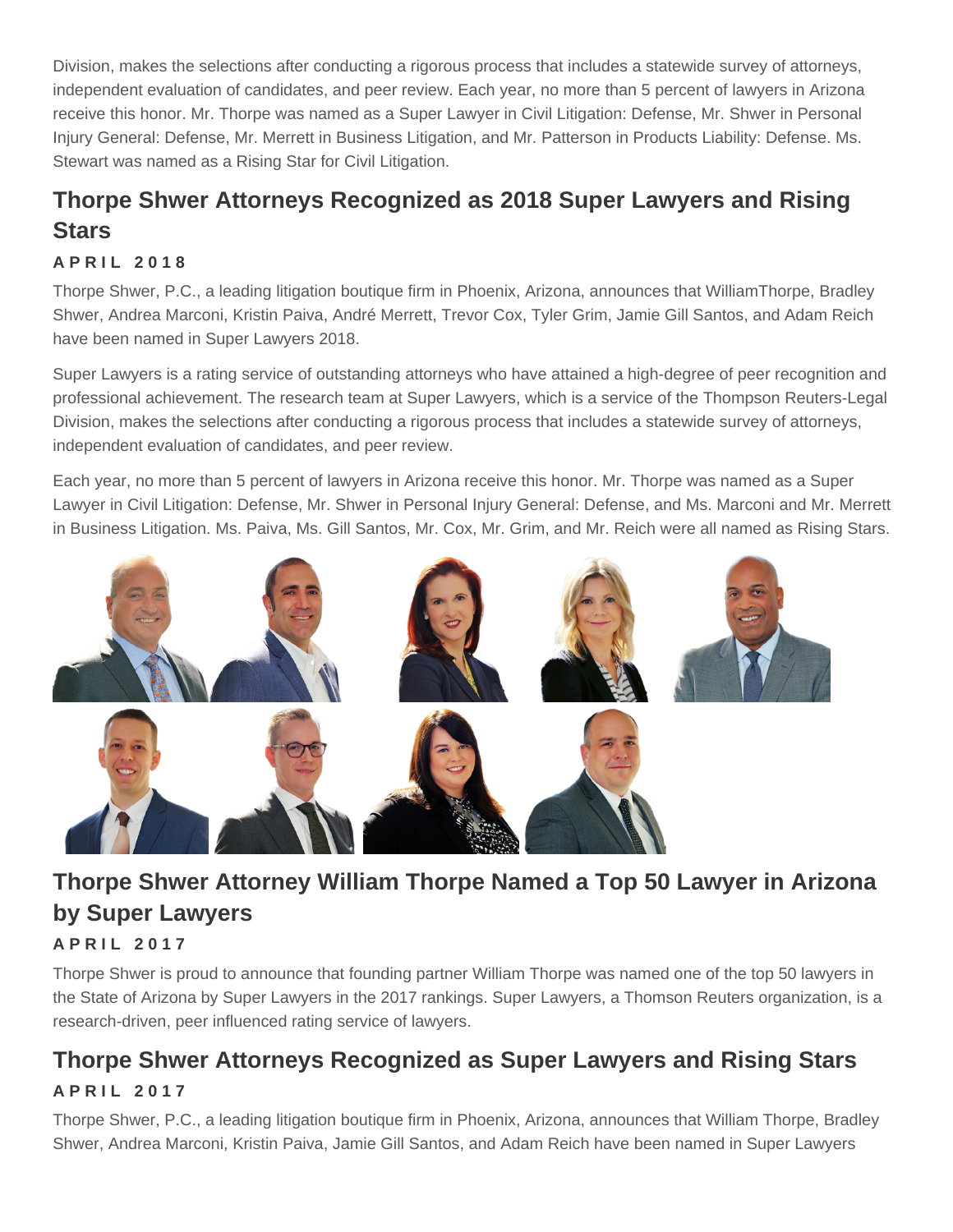2017. Super Lawyers is a rating service of outstanding attorneys who have attained a high-degree of peer recognition and professional achievement. The research team at Super Lawyers, which is a service of the Thompson Reuters-Legal Division, makes the selections after conducting a rigorous process that includes a statewide survey of attorneys, independent evaluation of candidates, and peer review.

Each year, no more than 5 percent of lawyers in Arizona receive this honor. Mr. Thorpe was named as a Super Lawyer in Civil Litigation: Defense, Mr. Shwer in Personal Injury General: Defense, and Ms. Marconi in Business Litigation. Ms. Paiva, Ms. Gill Santos, and Mr. Reich were all named as Rising Stars.

# **Thorpe Shwer Attorney Andrea Marconi Named One of the Top 100 Lawyers in Arizona**

**MARCH 2017**

### **Thorpe Shwer Attorney William Thorpe Awarded for Being Rated AV Preeminent for Twenty Years**

### **FEBRUARY 13, 2017**

Thorpe Shwer, P.C., a leading litigation boutique firm in Phoenix, Arizona, is proud to announce that Martindale-Hubbell has rated one of our founding partners, William Thorpe, as AV® Preeminent™ for twenty years. Mr. Thorpe received the highest possible peer review rating in legal ability and ethical standards.

### **Thorpe Shwer Included in the Best Lawyers in America**

### **AUGUST 2016**

Thorpe Shwer, P.C., a leading litigation boutique firm in Phoenix, Arizona, announces that it has been selected by its peers for inclusion in the 23rd edition of The Best Lawyers in America for its work in Commercial Litigation, Personal Injury Litigation-Defendants, and Railroad Law.

## **Thorpe Shwer Attorneys Recognized as Super Lawyers and Rising Stars**

### **APRIL 2016**

Thorpe Shwer, P.C., a leading litigation boutique firm in Phoenix, Arizona, announces that William Thorpe, Andrea Marconi, Kristin Paiva, and Jamie Gill Santos have been named in Super Lawyers 2016. Super Lawyers is a rating service of outstanding attorneys who have attained a high-degree of peer recognition and professional achievement. The research team at Super Lawyers, which is a service of the Thompson Reuters-Legal Division, makes the selections after conducting a rigorous process that includes a statewide survey of attorneys, independent evaluation of candidates, and peer review.

Each year, no more than 5 percent of lawyers in Arizona receive this honor. Mr. Thorpe was named as a Super Lawyer in Civil Litigation, Personal Injury – Defense and Business Litigation, and Ms. Marconi was named as a Super Lawyer in Business Litigation. Ms. Paiva and Ms. Gill Santos were both named as Rising Stars.

# **Thorpe Shwer Attorneys Recognized As Super Lawyers 2015**

### **APRIL 2015**

Thorpe Shwer, P.C., a leading litigation boutique in Phoenix, Arizona, is pleased to announce that William Thorpe, Andrea Marconi, and Kristin Paiva have been named in Super Lawyers 2015. Super Lawyers is a rating service of outstanding attorneys who have attained a high-degree of peer recognition and professional achievement. The research team at Super Lawyers, which is a service of the Thompson Reuters-Legal Division, makes the selections after conducting a rigorous process that includes a statewide survey of attorneys, independent evaluation of